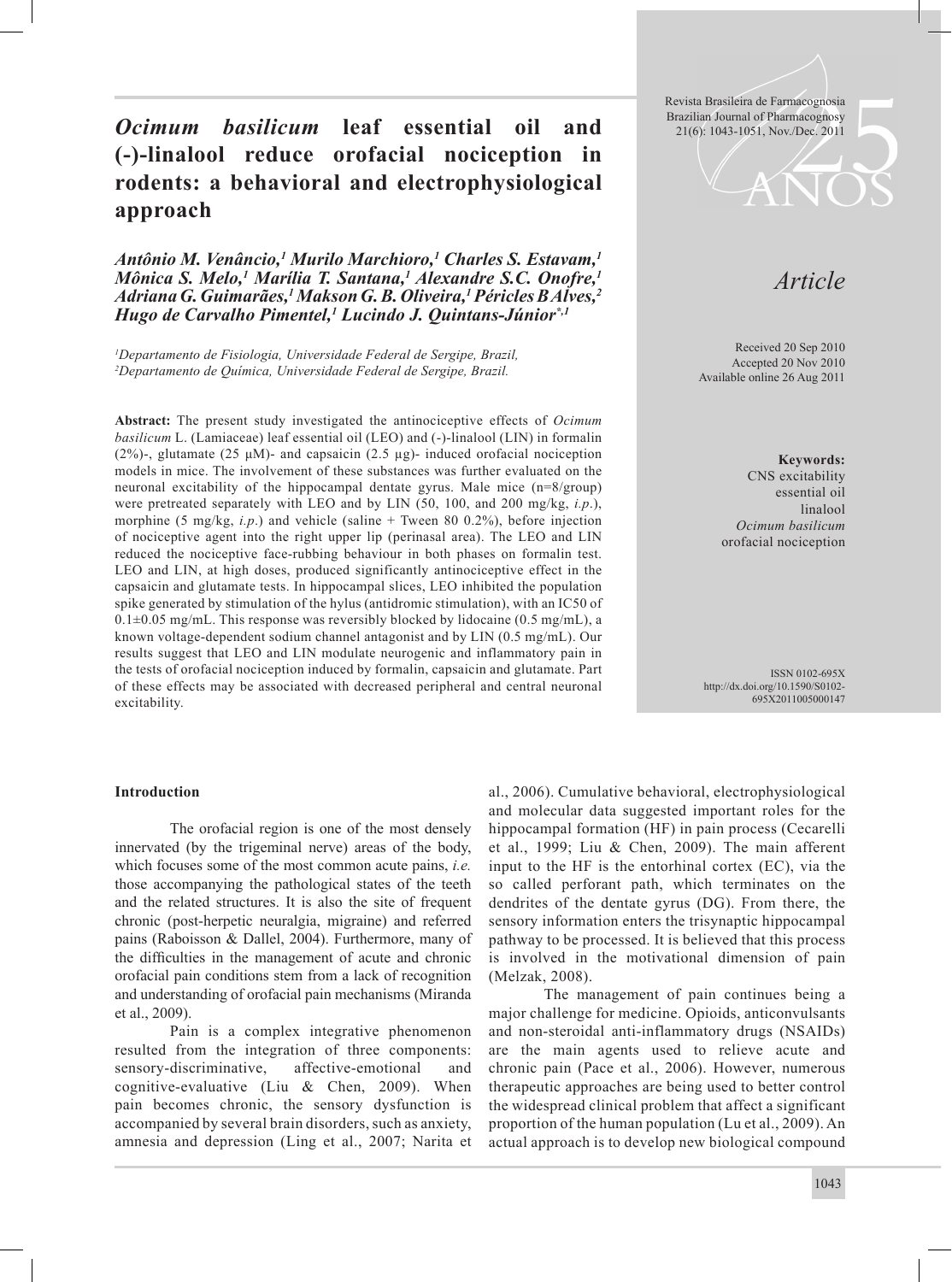that inhibits orofacial pain from natural products, such as medicinal plants or its secondary metabolites, with enhanced efficacy and minimal side-effects (Holanda-Pinto et al., 2008; Quintans-Júnior et al., 2010; Siqueira et al., 2010).

Essential oils are natural products generally obtained from medicinal plants that exhibit a variety of biological properties, such as analgesic (Almeida et al., 2001), anticonvulsant (De Sousa et al., 2007; Quintans-Júnior et al., 2008a), anxiolytic and hypnotic (Almeida et al., 2009). Monoterpenes are the main components of these essential oils and the pharmacological properties of many medicinal plants have been attributed to them (Peana et al., 2004; De Sousa et al., 2006; De Sousa et al., 2007; Melo et al., 2010).

Several *Ocimum* species (Lamiaceae) are used to treat central nervous system (CNS) disorders in various parts of the world and its anticonvulsant activity is frequently reported (Quintans-Júnior et al., 2008b; Oliveira et al., 2009). *Ocimum basilicum* L. essential oil is rich in monoterpenes, such as δ-cadinol (10.2%), estragole (22.6%), and linalool (47.3%) (Mazutti et al., 2006). However, the major chemical constituent of *O. basilicum* essential oil, named "Maria Bonita" [a new variety of *Ocimum* derived from the accession PI 197442, from the Germplasm Bank North Central Regional PI Station (USA)] is linalool (76.93 %) (Blank et al., 2007). (−)-Linalool is one natural enantiomer monoterpene compound of many essential oils, which is known to exhibit several biological activities such as CNS depressant, antinociceptive, anxiolytic and anticonvulsant (Peana et al., 2002; Peana et al., 2006; Kamatou & Viljoen, 2008; Batista et al., 2008). Until now, no data exists about the possible orofacial antinociception effect of (-)-linalool and *O. basilicum* leaf essential oil (LEO).

The aim of this work was to evaluate the effect of LEO and LIN in formalin-, glutamate- and capsaicin-induced orofacial nociception on mice and to investigate if these substances could also interfere with the hippocampal neuronal excitability.

# **Material and Methods**

#### *Animals*

The experiments were conducted using male Swiss mice (25-32 g) and male Wistar rats (50-80 g), housed at 22±2 °C under a 12-h light/12-h dark cycle (lights on at 06:00) and with access to food and water *ad libitum*. The animals were acclimatized to the laboratory for at least 1 h before testing and were used only once throughout the experiments. The experiments were performed after gaining approval of the protocol by the Animal Care and Use Committee (CEPA/UFS

Nº 07/08) at the Federal University of Sergipe and followed the current guidelines for the care of laboratory animals and the ethical guidelines for investigations of experimental pain in conscious animals (Zimmermann, 1983). The numbers of animals (eight per group) and intensities of noxious stimuli used were the minimum necessary to demonstrate the consistent effects of the drug treatments. All nociception tests were carried out by the same visual observer.

#### *Drug and reagents*

For all *in vivo* experiments the following agents were used: (-)-linalool (97% purity, Sigma, USA), morphine hydrochloride (União Química, Brazil), 37% formaldehyde (Vetec, Brazil), Tween 80 (polyoxyethylenesorbitan monolate), glutamate and capsaicin (Sigma, USA). Vehicle was Tween 80 0.2% dissolved in 0.9% saline solution and used to dilute the test drugs. In those protocols the agents were injected intraperitoneally (*i.p*.) at a dose volume of 0.1 mL/10 g, with exception of algogen agents, such as formalin, glutamate and capsaicin, which were injected subcutaneously (*s.c*.) into the right upper lip. For the electrophysiological experiments the following agents were used: (-)-linalool, lidocaine hydrochloride (Hipolabor, Brazil) (0.5mg/mL) and 6,7-dinitroquinoxaline-2,3-dione (DNQX; 2.5µg/mL) (Sigma,USA). The LEO and LIN were dissolved with dimethy sulphoxide (DMSO) (Vetec, Brazil) and absolute ethyl alcohol (Vetec, Brazil) at a ratio 1:10 ( $v/v$ ), and, then, diluted at 100 mL in artificial cerebrospinal fluid (ACSF). The DMSO and absolute ethyl alcohol at the concentrations used had no effect on the cell membrane current (Ohkubo & Kitamura, 1997; Ardjmand et al., 2006). Lidocaine was directly dissolved in ACSF.

# *Plant material and essential oil extraction*

Leaves were collected from the cultivation of the *Ocimum basilicum* L. (Lamiaceae) (named "Maria Bonita") obtained at the Research Station "Campus Rural da UFS" of the Federal University of Sergipe, Brazil. *O. basilicum* named "Maria Bonita" was derived from the accession PI 197442 of the Germplasm Bank "North Central Regional PI Station", USA. It is a basil cultivar with a rounded canopy, rose petals and purple sepals. It is cultivated at Brazilian northeast region (Blank et al., 2007). The leaves of O. basilicum were dried in an oven with air renewal and circulation (model MA-037/18) at 40 °C until complete dehydration has been achieved. The essential oil was obtained by hydrodistillation in a Clevenger-type apparatus using 100 g of dried leaves. The *O. basilicum* leaf essential oil (LEO) obtained was dried over anhydrous sodium sulphate, producing yields of 4.75 mL (v/w). Gas chromatography-mass spectrometry (GC-MS) and gas chromatography-flame ionization detector (GC-FID)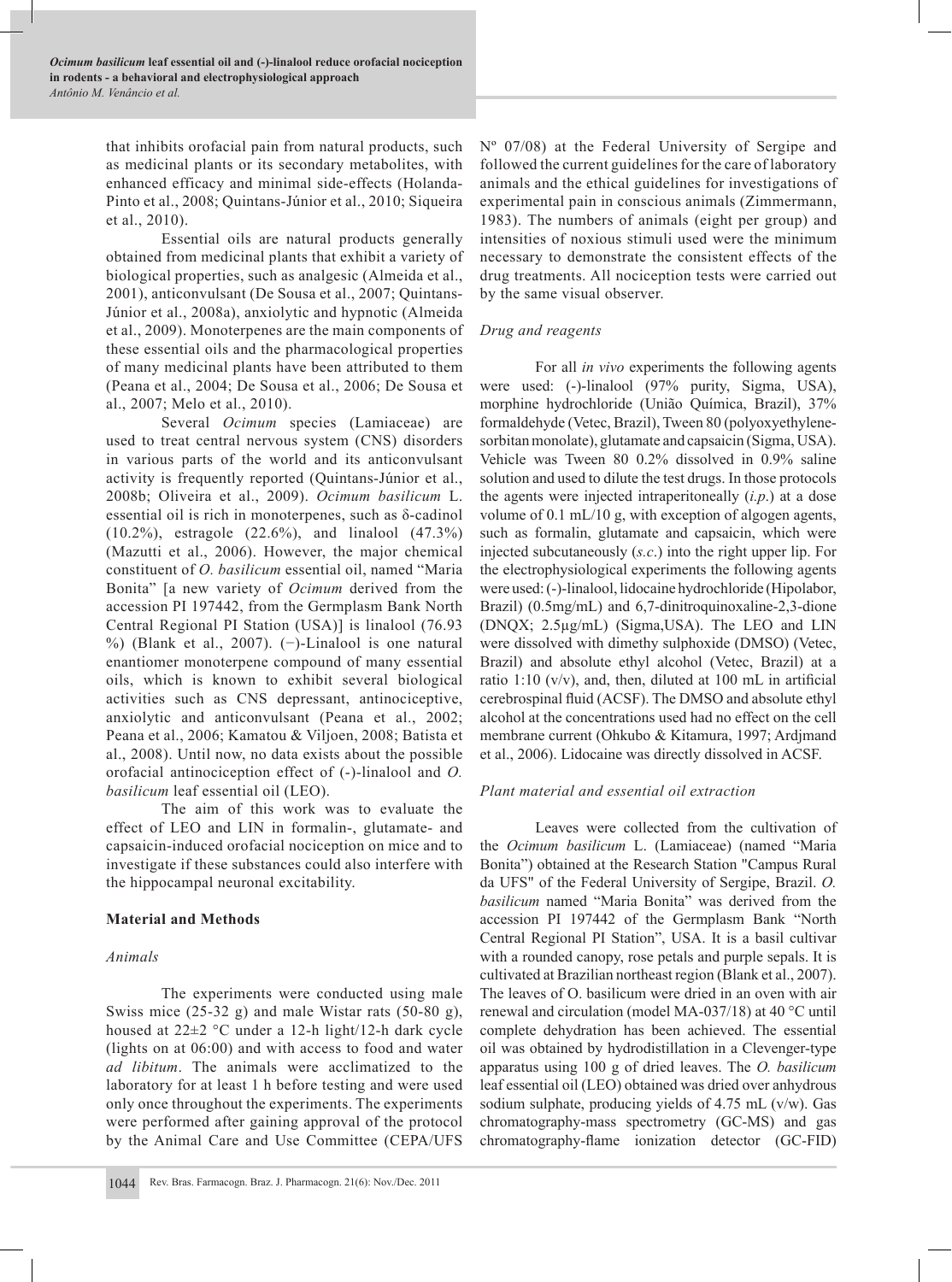analysis were realized to recognize the compounds of the LEO.

## *Orofacial nociception tests*

#### Formalin test

Orofacial nociception was induced in mice by *s.c.* injection of 20 μL of 2% formalin into the right upper lip (perinasal area), using a 27-gauge needle (Clavelou et al., 1995; Luccarini et al., 2006). This volume and percentage concentration of formalin was selected from our pilot study that revealed a nociception-related biphasic behavioural response (face-rubbing) of great intensity at periods of 0-5 min (first phase) and 15-40 min (second phase). Nociception was quantified at those periods by measuring the time (s) that the animals spent face-rubbing in the injected area with its fore- or hindpaws (Luccarini et al., 2006). To assess the effects of test drugs, groups of mice (n=8, each group) were pretreated systemically with vehicle (tween 80 0.2% in distilled water), LEO or LIN (50, 100, and 200 mg/kg, *i.p.*), 0.5 h before the local injection of formalin. Morphine (MOR, 5 mg/kg, *i.p*.), administered 0.5 h before the algogen, was included as positive control.

## Glutamate-induced nociception

In an attempt to provide more direct evidence concerning the interaction of the LEO or LIN with the glutamatergic system, we separately investigated whether or not the LEO or LIN was able to antagonize glutamate-induced orofacial nociception in mice. The procedure used was similar to that previously described by Beirith et al. (2002) with some alterations, including the local of application according to Quintans-Júnior et al. (2010). A volume of 20 μL of glutamate (25 μM/paw prepared in phosphate buffered saline) was injected in the right upper lip (perinasal area), using a 27-gauge needle. Animals were observed individually for 15 min following glutamate injection. Nociception quantification was performed at this period measuring the time (s) that the animals spent face-rubbing the injected area with fore- or hindpaws. Mice (n=8, per group) were treated with the LEO or LIN (50, 100, and 200 mg/kg, *i.p*.), morphine (MOR, 5 mg/kg, *i.p*.) and vehicle 0.5 h before glutamate injection.

# Capsaicin test

The orofacial nociception was induced by capsaicin in rodents as described earlier (Pellisier et al., 2002). Mice (n=8, each group) were injected with capsaicin (20  $\mu$ L, 2.5  $\mu$ g) subcutaneously into the right upper lip (perinasal area), using a 27- gauge needle. Capsaicin was dissolved in ethanol, dimethyl sulfoxide and distilled water (1:1:8). In a pilot study, rodents manifested nociception-related face-rubbing behaviour following the injection of capsaicin with a high intensity at 10-20 min period. Therefore, nociception quantification was performed at this period measuring the time (s) that the animals spent face-rubbing the injected area with fore- or hindpaws. LEO or LIN (50, 100, and 200 mg/kg, *i.p*.) or vehicle were given to animals as described for formalin test, 0.5 h before the local injection of capsaicin. MOR (5 mg/kg, *i.p*.), administered 0.5 h before the algogen, was included as a positive control. An additional group received a similar volume of capsaicin vehicle.

# *Electrophysiology*

## Hippocampal slice preparation

Animals were anesthetized with ether, their brains were quickly removed and transferred to ACSF as ice cold, which was composed of (mM): NaCl 96.5; KC1 2.6; CaCl<sub>2</sub> 2; Mg  $SO_4$  2; NaHCO<sub>3</sub> 31.5; glucose 10, constantly bubbled with  $O_2$  (95%) and  $CO_2$  (5%). The brains were glued on the base of a vibroslicer (WPI, USA) and cut horizontally until finding the hippocampi, which were sliced transversally at 400 µm due to their anatomical position. After one hour of resting, the slices were transferred to the recording chamber (Warner, USA).

# Field potential recordings

The field potentials were recorded on the cellular layer of the hippocampal dentate gyrus, using microelectrodes made from borosilicate glass (od: 1.5 mm, AM-System, USA), which has resistances from 1-5 MΩ when filled with ACSF. Stimulation (0.1 ms, 0.1- 0.3 mA, 0.05 Hz) was applied in the hylus (antidromic) and in the perforant path (ortodromic) with tungsten bipolar electrodes connected to an isolated unit, the Isostim A320 (WPI, USA). Field potentials were amplified by 100X (Axopatch1-D, Molecular Devices, USA), filtered at 2KHz, digitalized at 10KHz, at the Digidata 3220 machine (Molecular Devices, USA) and recorded by the WCP software (Dempster, Univ. of Strathclyde, Scotland).

# Pharmacological studies

As lidocaine (0.5 mg/mL) is a dependent of voltage sodium channel blocker, we evaluated this effect using LEO  $(0.01, 0.1, 0.5, 1 \text{ mg/mL})$  and LIN (0.5 mg/mL) in comparison with it. These responses were recorded (at 0.05 Hz) for ten min or until its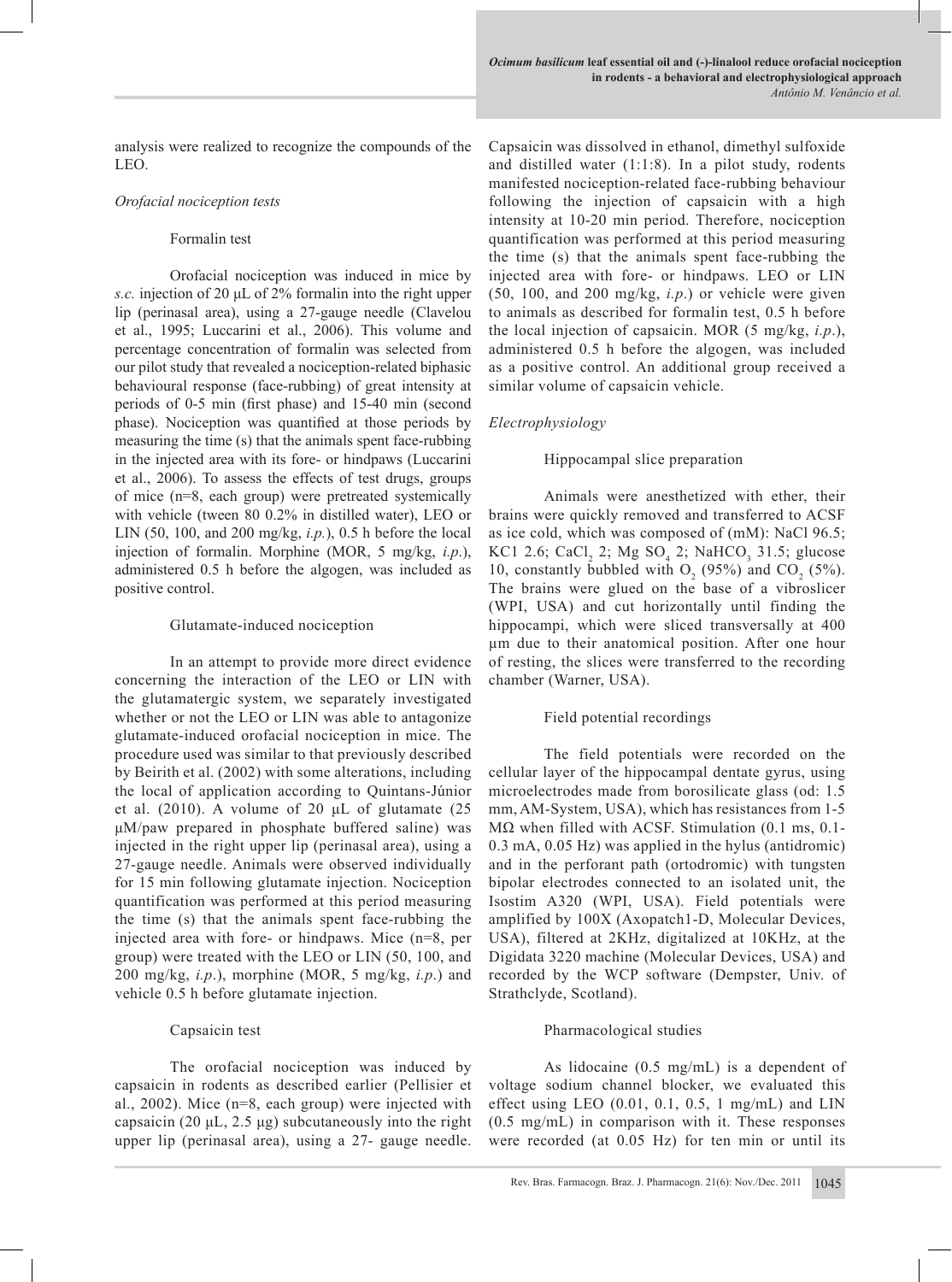stabilization. Then, the test substance was perfused for ten minutes before the field potentials were recorded. Unless full recovery of the control response was achieved, only one substance and one dose were tested for each slice. For the dose-response curve of the LEO, 3-4 slices were use for each tested dose.

## *Statistical analysis*

For the *in vivo* tests, the data obtained were expressed as the mean  $\pm$  SEM and the differences were evaluated by one-way analysis of variance (ANOVA) followed by Tukey's test. The percent of inhibition by an antinociceptive agent was determined using the following formula (Reanmongkol et al., 1994):

#### Inhibition  $\% = 100.$  (control-experiment)/control

For the electrophysiological data, the analysis was performed off line with the WCP software. The amplitude (mV) of the field potentials were measured between the most negative to the most positive peak. For each experiment, the mean amplitude of ten responses before and ten minutes after the perfusion of the tested substances were used. Data were expressed as the mean ± SEM. For the LEO dose-response curve, data were fitted by a non-linear regression sigmoidal curve, using the Graph Pad Prism (v 4.00) software.

# **Results**

GC-MS and GC-FID analysis of the essential oil resulted in the identification of 13 compounds, constituting 99.96 % of the total oil. Furthermore, 1,8-cineole, linalool, geraniol and neryl acetate were the main components, comprising 96.89% of the oil. Linalool was the major component (76.93%) of leaves oil (Table 1).

Intraperitoneal administration of LEO or LIN produced a reduction in face rubbing behavior in formalin test (Table 2). All tested doses of LIN produced significantly antinociceptive effect in the first and second phase compared to control group (vehicle). LEO demonstrates, only in high dose, significantly antinociceptive effect in both phases. Morphine was able to reduce nociceptive behaviour in both phases.

The results of the orofacial nociception induced by glutamate and capsaicin tests are represented in Table 3. Pretreatment with LIN or LEO reduced the neurogenic inflammatory nociception induced by capsaicin injection into the right upper lip (perinasal area). This effect was evidenced by suppression of the face rubbing behaviour compared with control group (vehicle). High doses produced a similar effect to morphine (5 mg/kg). Nociceptive behavior was

no find in the control group. At the glutamate test, the administration of LEO or LIN (100 and 200 mg/kg, *i.p*.) decreased significantly the face rubbing behaviour compared with control group (vehicle).

**Table 1**. Volatile composition of essential oil of *Ocimum basilicum.*

| Peak    | <b>RT</b><br>(min) | Compounds                    | GC/MS<br>$(\%)$ | <b>GC-FID</b><br>$(\%)$ | RI <sup>a</sup> |
|---------|--------------------|------------------------------|-----------------|-------------------------|-----------------|
| 1       | 6.967              | $\alpha$ -tujeno             | 0.08            |                         | 932             |
| 2       | 8.225              | sabineno                     | 0.17            |                         | 971             |
| 3       | 8.392              | $\beta$ -pineno              | 0.45            | 0.61                    | 976             |
| 4       | 10.292             | 1,8-cineol                   | 6.66            | 6.25                    | 1031            |
| 5       | 12.817             | linalol                      | 76.13           | 76.93                   | 1096            |
| 6       | 16.333             | $\alpha$ -terpineol          | 0.49            | 0.65                    | 1188            |
| 7 and 8 | 18.342             | geraniol*                    | 11.16           | 11.13                   | 1252            |
| 9       | 19.567             | acetato de isobornila        | 0.15            |                         | 1284            |
| 10      | 22.842             | acetato de geranila          | 3.03            | 2.58                    | 1437            |
| 11      | 24.675             | α- <i>trans</i> -bergamoteno | 0.96            | 0.88                    | 1432            |
| 12      | 27.308             | $\gamma$ -cadineno           | 0.17            | 0.33                    | 1512            |
| 13      | 31.300             | $epi$ - $\alpha$ -cadinol    | 0.55            | 0.60                    | 1642            |

RT: Time retention; <sup>a</sup>RI: Retention indices (Adams, 2007); \*Coelution; the process whereby two or more chemical compounds elute from a chromatographic column at the same time, making separation and identification difficult.

The stimulation of the hylar region of the dentate gyrus (antidromic stimulation) generated a field potential response in the granular layer, which is characterized by a major negative component (population spike) followed by a small positive phase (Figure 1). Since this response is a consequence of activation of voltage-dependent sodium channels in the axons of the granular cells (Andersen et al., 1971), antagonists of these channels were expected to block the response. As expected, lidocaine (0.5 mg/mL) reversibly inhibited (about 92%) the population spike generated by stimulation of the hylus (Figure 1A). Similar effects were seen for LEO  $(0.5 \text{ mg/mL})$   $(82.7\pm2.6 \text{ %})$ ; Figure 1B) and LIN  $(0.5 \text{ mg/mL})$   $(63.3 \pm 0.8 \text{ %}; \text{Figure 1C}).$ The effect of LEO could not be completely reversed in our experiments.

The IC50 of LEO for this response was  $0.1 \pm 0.05$ mg/mL as determined by the fitting with a sigmoidal equation of the dose-response curve (Figure 2).

A similar field potential could be generated in the cellular layer by stimulation of the perforant path of the hippocampal slice (ortodromic stimulation). However, in this case the response is a consequence of glutamate release and glutamate receptor activation in the molecular layer. As shown in Figure 3A, DNQX (2.5 µmg/mL), a non-NMDA glutamate receptor antagonist inhibited the response. Similar results were seen for LEO (0.5 mg/mL) (Figure 3B) and linalool (0.5 mg/mL) (Figure 3C). In both cases the inhibitory effect was reversible.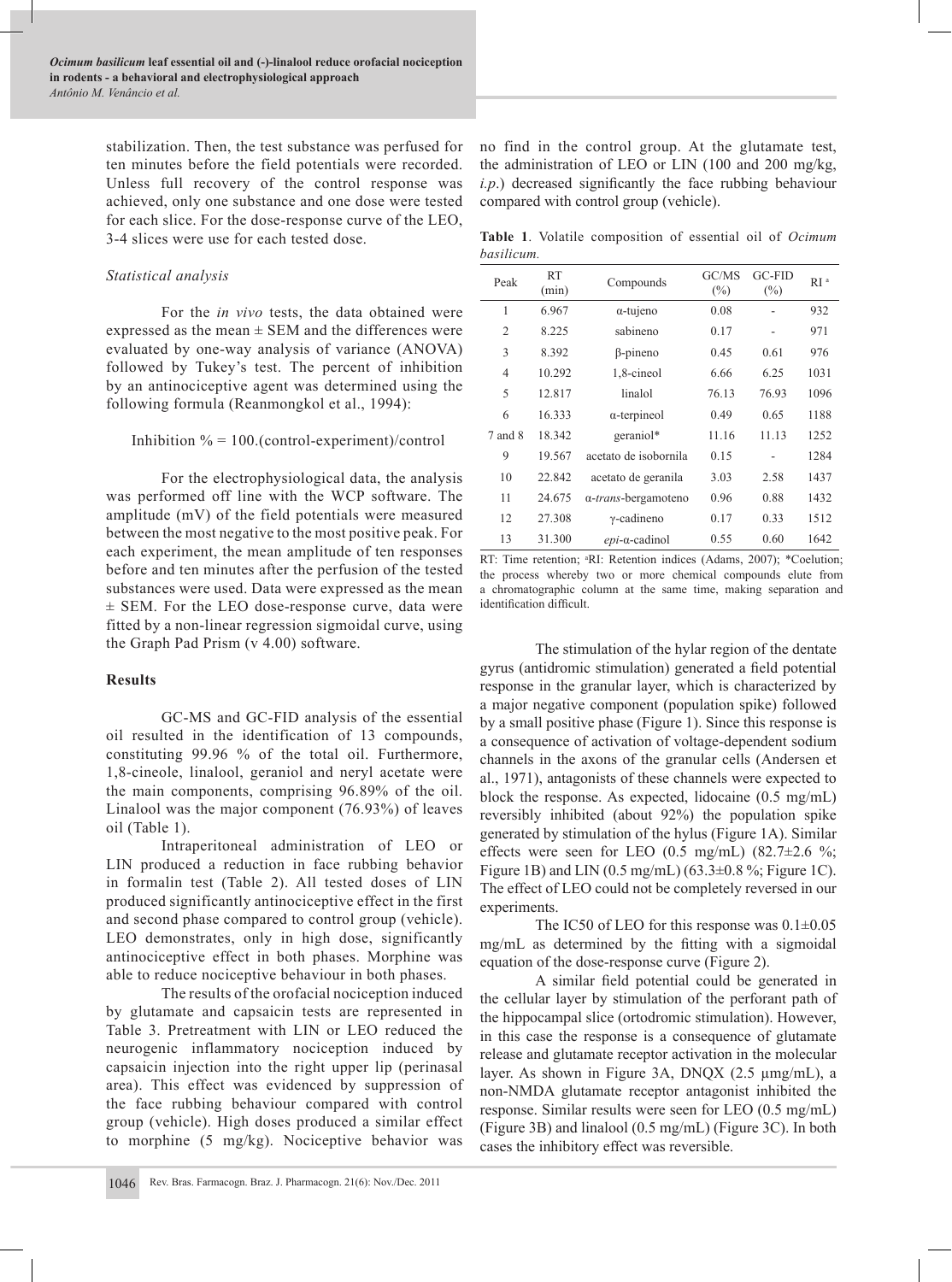|            |                | Face rubbing (s)             |                          |                              |                          |  |  |
|------------|----------------|------------------------------|--------------------------|------------------------------|--------------------------|--|--|
| Treatment  | Dose $(mg/kg)$ | $0-5$ min                    |                          | $15-40$ min                  |                          |  |  |
|            |                | Score of pain <sup>a</sup>   | % inhibition             | Score of pain <sup>a</sup>   | % inhibition             |  |  |
| Vehicle    | ٠              | $80.1 \pm 4.4$               | $\overline{\phantom{a}}$ | $87.7 \pm 15.4$              | $\overline{\phantom{a}}$ |  |  |
| <b>LEO</b> | 50             | $78.6 \pm 9.6$               | 1.9                      | $86.0 \pm 5.2$               | 1.9                      |  |  |
| <b>LEO</b> | 100            | $57.4 \pm 5.79$ <sup>b</sup> | 28.3                     | $33.1 \pm 13.5$ <sup>d</sup> | 62.2                     |  |  |
| <b>LEO</b> | 200            | $26.6 \pm 4.9$ <sup>d</sup>  | 66.8                     | $1.7 \pm 1.4$ <sup>d</sup>   | 98.1                     |  |  |
| <b>LIN</b> | 50             | $16.7 \pm 3.5$ <sup>d</sup>  | 73.9                     | $37.7 \pm 6.8$ °             | 57.0                     |  |  |
| <b>LIN</b> | 100            | $11.3 \pm 3.0$ <sup>d</sup>  | 85.9                     | $18.6 \pm 5.1$ <sup>d</sup>  | 78.8                     |  |  |
| <b>LIN</b> | 200            | $0.7 \pm 0.4$ <sup>d</sup>   | 99.1                     | $1.7 \pm 0.4$ <sup>d</sup>   | 98.1                     |  |  |
| Morphine   | 5              | $1.7 \pm 0.5$ <sup>d</sup>   | 97.9                     | $0.6 \pm 0.2$ <sup>d</sup>   | 99.3                     |  |  |

**Table 2.** Effect of LEO, LIN or morphine on formalin-induced the orofacial pain in mice.

n=8; <sup>a</sup>Values represent mean±SEM; <sup>b</sup>*p*<0.05, °*p*<0.01, <sup>d</sup>*p*<0.001 (one-way ANOVA and Tukey's test), significantly different from control.

| <b>Table 3.</b> Effect of LEO, LIN or morphine on glutamate- and capsaicin- induced the orofacial pain in mice. |  |  |  |  |  |
|-----------------------------------------------------------------------------------------------------------------|--|--|--|--|--|
|                                                                                                                 |  |  |  |  |  |

|            |                |                             | Glutamate    | Capsaicin<br>Face rubbing (s) |                              |  |
|------------|----------------|-----------------------------|--------------|-------------------------------|------------------------------|--|
| Treatment  | Dose $(mg/kg)$ | Face rubbing (s)            |              |                               |                              |  |
|            |                | Score of pain <sup>a</sup>  | % inhibition | Score of pain <sup>a</sup>    | $%$ inhibition               |  |
| Vehicle    | ۰              | $53.1 \pm 6.5$              | ۰.           | $116.3 \pm 10.3$              | $\qquad \qquad \blacksquare$ |  |
| <b>LEO</b> | 50             | $40.1 \pm 5.6$              | 24.5         | $73.0 \pm 9.6$ <sup>b</sup>   | 37.2                         |  |
| <b>LEO</b> | 100            | $17.6 \pm 3.3$ <sup>c</sup> | 66.9         | $27.1 \pm 8.3$ <sup>d</sup>   | 76.7                         |  |
| <b>LEO</b> | 200            | $2.3 \pm 1.1$ <sup>d</sup>  | 95.7         | $8.3 \pm 6.7$ <sup>d</sup>    | 92.8                         |  |
| <b>LIN</b> | 50             | $34.6 \pm 10.8$             | 34.8         | $69.4 \pm 8.6$ <sup>c</sup>   | 40.3                         |  |
| <b>LIN</b> | 100            | $25.0 \pm 5.1$ <sup>b</sup> | 52.9         | $45.1 \pm 12.4$ <sup>d</sup>  | 61.2                         |  |
| <b>LIN</b> | 200            | $17.4 \pm 5.1$ °            | 67.2         | $7.1 \pm 3.5$ <sup>d</sup>    | 93.9                         |  |
| Morphine   | 5              | $1.6 \pm 0.6$ <sup>d</sup>  | 97.0         | $1.4 \pm 0.5$ <sup>d</sup>    | 98.8                         |  |

n=8; aValues represent mean±SEM; *bp*<0.05, *cp*<0.01, *dp*<0.001 (one-way ANOVA and Tukey's test), significantly different from control.



**Figure 1.** The LEO and linalool block the population spike on dentate gyrus. Representative samples of field potential recordings on the cellular layer of the hippocampal dentate gyrus in response to stimulation of the hylus (antidromic stimulation). Lidocaine (0.5 mg/mL)(A), the LEO (0.5 mg/mL)(B) and linalool (0.5 mg/mL)(C) blocked the population spike of the field responses. The effect was reversed for lidocaine and linalool but not for the LEO. Scale bars: 5 mV and 10 ms for A and C and 3 mV and 10 ms for B.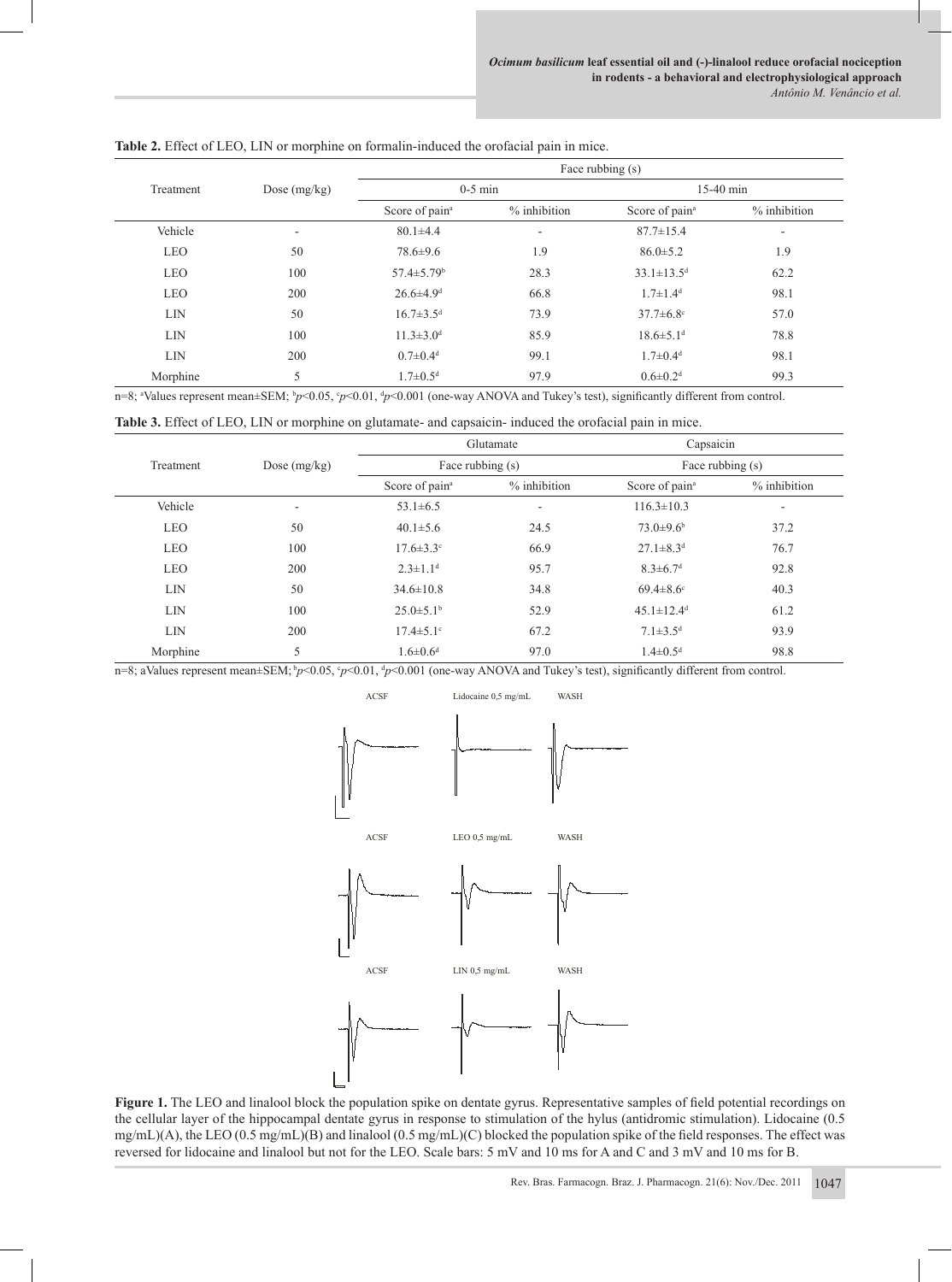*Ocimum basilicum* **leaf essential oil and (-)-linalool reduce orofacial nociception in rodents - a behavioral and electrophysiological approach** *Antônio M. Venâncio et al.*



Figure 2. The LEO blocks the population spike on dentate gyrus. Dose-response curve for the LEO on the negative phase (population spike) of the field potential response evoked by the hylus stimulation (antidromic stimulation). Each point on the graph represents the mean  $\pm$  SEM of four slices. The curve is a non-linear regression with estimated IC50 of 0.1 mg/mL.

## **Discussion**

Considerable efforts have recently been made to discover new analgesic agents with increased efficacy and improved side effect profiles. A high number of secondary metabolites obtained from medicinal plants, such as monoterpenes, have been extensively studied, with relevant results (Calixto et al., 2000; Almeida et al., 2001; Melo et al., 2010; Quintans-Júnior et al., 2010). In the present study, LEO and LIN demonstrated to play an antinociceptive effect using orofacial nociception tests and to inhibit hippocampal excitability.

There are relatively few behavioral models in laboratory animals dedicated to study orofacial pain. Indeed, Raboisson & Dallel (2004) demonstrated that orofacial formalin test in rodents is a well-established pre-clinical model to investigate the efficacy of analgesic compounds in pain of the facial district. The test is based on a chemical stimulus (formalin) and induces a tissue damage that mimics acute post-injury pain in humans.

The orofacial formalin test is a very useful method for to evaluate antinociceptive drugs, and to elucidate its action mechanism (Luccarini et al., 2006). During the test, two phases can at least partially distinct mechanisms of nociception. The first phase is associated to direct stimulation of C-nociceptors, whereas the second phase reflects integration between peripheral (nociceptors) and central (spinal/ brainstem) signaling (Dallel et al., 1995; Capuano et al., 2009). Furthermore, it has been reported that the development of hyperalgesia due to injection of formalin involves glutamatergic system, such as *N*-methyl-D-aspartate (NMDA) receptors (Beirith et al., 2002;



**Figure 3.** The LEO and linalool block the synaptic-evoked field response on dentate gyrus. Representative samples of field recordings on the cellular layer of the hippocampal dentate gyrus in response to perforant path stimulation (ortodromic stimulation). DNQX (2.5µg/mL) (A), the LEO (0.5 mg/mL) and linalool (0.5 mg/mL) blocked the field responses. The effect was reversed for the LEO and linalool. Scale bars: 3 mV and 10 ms for A and C and 2 mV and 10 ms for B.

Luccarini et al., 2006). Pretreatment with LEO or LIN were able to block both phases of the formalin response. The effect was more prominent to LIN.

LIN revealed antinociceptive activity in acetic acid-induced visceral pain in mice; effect that involves activation of both opioidergic and cholinergic neurotransmission (Peana et al., 2003). It is well established that glutamate is involved in transmission of nociceptive signals from peripheral nervous system to the dorsal horn of the spinal cord. It has been reported that the glutamate injection elicited marked nociceptive responses, which is mediated by neuropeptides (such as substance P) released from sensory fibers and due to activation of glutamate receptors (*i.e.* NMDA). NMDA can stimulate the production of a variety of intracellular second messengers, such as nitric oxide (NO) (Carlton et al., 1998). Beirith et al. (2002) described that the nociceptive response induced by glutamate appears to involve peripheral, spinal and supraspinal sites of action and it is greatly mediated by both NMDA and non-NMDA receptors. In this regard, Batista et al. (2008) demonstrated that antinociceptive effect of LIN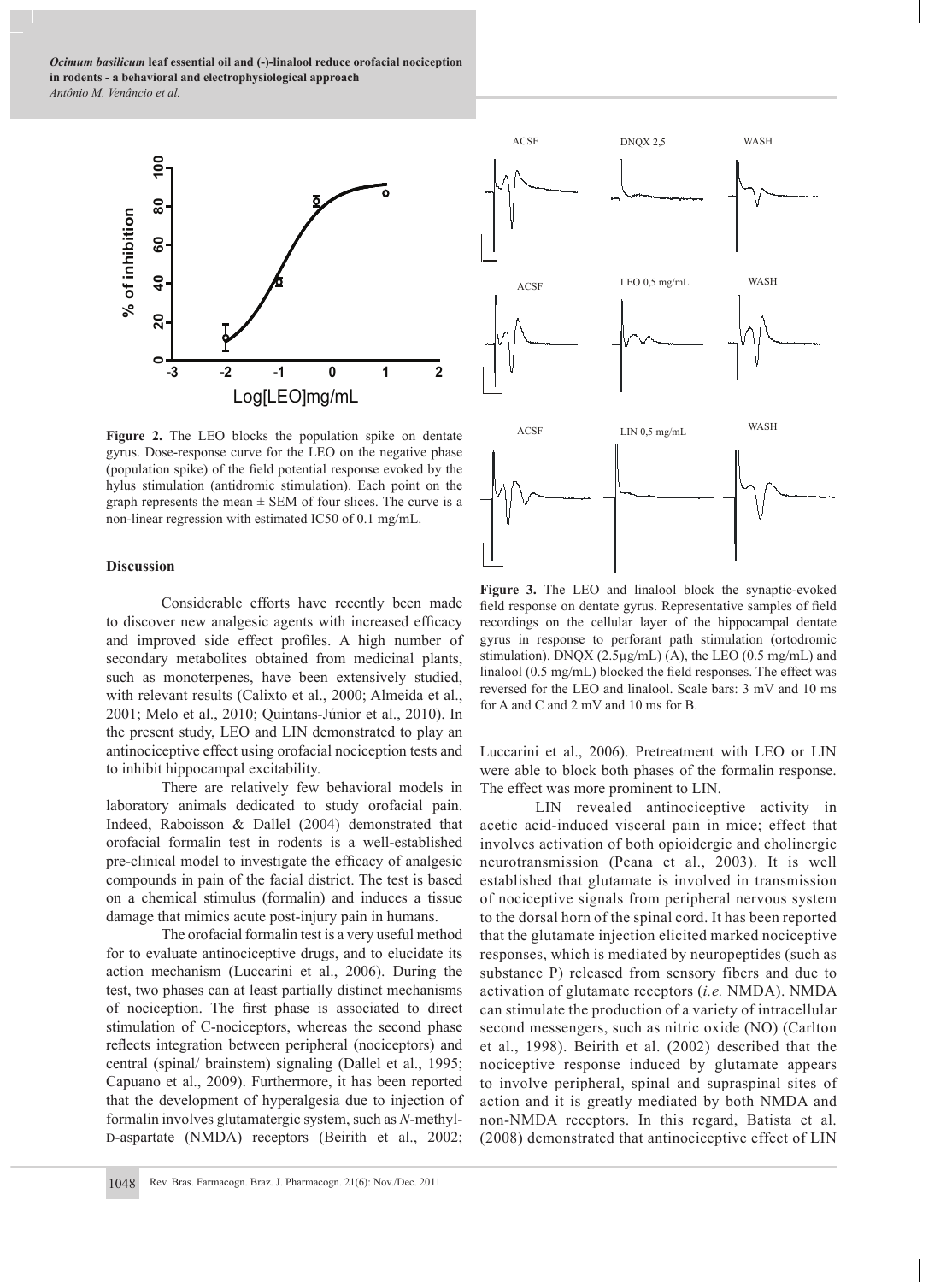may have relationship with glutamate receptors, namely α-amino-3-hydroxy-5-methyl-4-isoxasolepropionic acid (AMPA), NMDA and kainate. Our results confirmed this hypothesis, since pretreatment with LIN significantly protected, at doses 100 and 200 mg/kg (*i.p*.), against orofacial formalin test. A similar result was obtained by acute administration of LEO.

AMPA receptors mediate most fast synapses, and are responsible for responses to glutamate in the synapses. Its activation opens the channels for sodium ions, resulting in neuronal membrane for polarization (Sanacora et al., 2008; Zarate & Manji, 2008). AMPA receptors play an integral role in brain function. Its dysregulation has been implacated in many neurological diseases. There are evidences that AMPA receptors disfunction may be one of the first manifestations of the synaptic dysfunction that underlies Alzheimer's disease (Shepherd & Huganir, 2007). Glutamatergic AMPA receptors are considered targets to suppress epileptic crisis as they have the property to modulate transmission induced by glutamate (Porto et al., 2007). The kainate receptors are associated with channels voltage-dependent actions and mediate excitatory direct and indirect modulation (Sanacora et al., 2008). NMDA receptors are normally blocked under resting conditions by the obstructing effects of  $Mg^{2+}$  ions. Since the membrane is depolarized, these receptors can be activated by the combined action of two molecules of glutamate and two molecules of glycine or D-serine. Thus, NMDA receptor activation serves as a functional marker of converging excitatory input and produces excitation over longer periods of time. Synaptic NMDA receptors activate mitogen-activated protein kinase (MAPK) and the transcription factor cyclic  $AMP-Ca^{2+}$  response elementbinding protein (CREB); induce expression of the gene that encodes brain-derived neurotrophic factor (BDNF); and promote neuronal survival (Sanacora et al., 2008).

NMDA receptors, located in extrasynaptic space, act in an opposite manner, propagating signals that promote cell death (Sanacora et al., 2008). Glutamatergic system changes have been reported in plasma, serum, cerebrospinal fluid and brain tissue of affected individuals with mood disorders (Sanacora et al., 2008). Several classes of antidepressants alter the release glutamatergic substances in several brain regions. Stoll et al. (2007) described antidepressant activity involving the glutamatergic system.

LEO or LIN inhibits the neurogenic inflammatory pain induced by capsaicin injection into the right upper lip (perinasal area). Capsaicin applied to skin, muscle, and other tissues has been shown to produce inflammation, to activate and to sensitize trigeminal and spinal smalldiameter nociceptive afferents as well as dorsal horn neurons. It also evokes nociceptive behavior in animals and intense pain, hyperalgesia and referred pain in humans (Hu et al., 2005; Lam et al., 2009).

The inhibitory effect observed with LEO or LIN on capsaicin-, and in the second phase of formalin-induced face rubbing behaviour may be a result of its possible inhibition on substance P release or due to a direct blocking action on its receptor neurokinin-1 (NK-1) (Holanda-Pinto et al., 2008). In this context, previous studies provided evidence for tonic activation of NK-1 receptors, through NK-1 receptor antagonist SR14033 administration, which blocked the second phase of the orofacial formalin test in rat (Henry et al., 1999; Luccarini et al., 2003). Waning et al. (2007) demonstrated that capsaicin-sensitive transient receptor potential vaniloid 1 (TRPV1) is one of the  $Ca^{+2}$ influx channels involved in cell migration, which plays an important role in pain transduction. Moreover, Honda et al. (2008) suggest that TRPV1 receptor mechanisms in rat facial skin influence nociceptive responses to noxious cutaneous thermal and mechanical stimuli by inducing neuroplastic changes in subnucleus caudalis (Vc) and C1- C2 neurons. Genetic approaches in worms, flies and mice have demonstrated the involvement of transient receptor potential (TRP) in a variety of sensory processes that includes thermosensation, mechanosensation, and pain perception (Vogt-Eisele et al., 2007). Besides, microscopic studies have revealed the expression of immunoreactivity for TRPV1 in the trigeminal ganglion (Ichikawa & Sugimoto, 2001; Hou et al., 2002).

The behavioral experiments suggest that the most of the analgesic effects of LEO could be attributed to LIN, its major component, as revealed by the GC-MS and GC-FID analysis. We gathered further support for this hypothesis in our electrophysiological results, performed in the hippocampal slice preparation (Figures 1, 2 and 3). LEO and LIN inhibited the field potentials activated by the antidromic stimulation of the hylus. These results suggest that these substances interfere with the activation of the voltage-dependent sodium channels present in the granular neurons of the hippocampal dentate gyrus (Andersen et al., 1971). Other electrophysiological data have demonstrated the involvement of the hippocampal formation in pain processing. Khanna & Sinclair (1992) showed that noxious heat stimulation cause depression of hippocampal neurons in the area CA1. A similar effect was demonstrated with the formalin-induced pain model by electrophysiological methods (Khana & Zeng, 1999). Besides blocking action potential generation, LEO and LIN could interfere with pain process in the hippocampus as has been demonstrated by Khanna & Zheng (1999), using electrophysiological methods and by Ceccarelli et al. (1999) using the c-Fos immunohistochemistry.

The DNQX 2.5 µg/mL, a non-NMDA glutamate receptor antagonist, inhibited the ortodromic response. Similar results were seen for LEO (0.5 mg/mL) and LIN (0.5 mg/mL). These results suggest that LEO and LIN can be considered a non- NMDA glutamate antagonist (AMPA or Kainate blokers).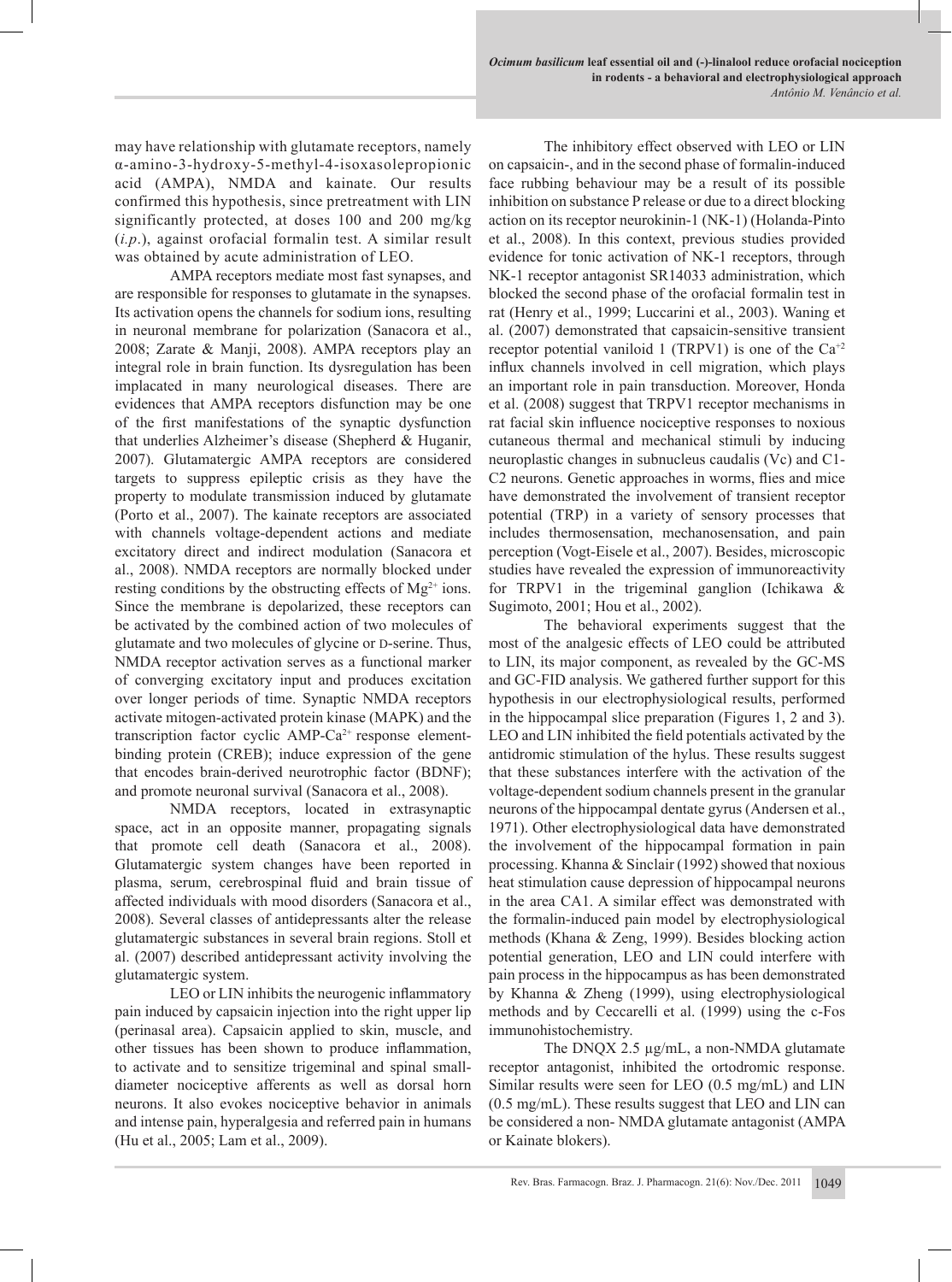*Ocimum basilicum* **leaf essential oil and (-)-linalool reduce orofacial nociception in rodents - a behavioral and electrophysiological approach** *Antônio M. Venâncio et al.*

> In conclusion, our results suggest that LEO and LIN modulate neurogenic and inflammatory pain in the tests of orofacial nociception induced by formalin, capsaicin and glutamate. Antinociceptive activity may be associated with decreased peripheral and central nerve excitability. Our results also support that *Ocimum basilicum* and (-)-linalool has a therapeutic potential for painful facial, dental disorders and a non-NMDA glutamate receptor antagonist.

#### **Acknowledgements**

We would like to thank the Research Supporting Foundation of State of Sergipe (Fundação de Amparo à Pesquisa do Estado de Sergipe/FAPITEC-SE) for the financial support. Author Antônio M. Venâncio has scholarships from Rede Nordeste de Biotecnologia (RENORBIO).

#### **References**

- Adams RP 2007. *Identification of essential oil components by gas chromatography/mass spectroscopy.* 4 ed. Illinois: Allured Publishing Corporation, Carol Stream.
- Almeida RN, Araújo DAM, Goncalves JCR, Montenegro FC, Sousa DP, Leite JR, Mattei R, Benedito MAC, Carvalho JGB, Cruz JS, Maia JGS 2009. Rosewood oil induces sedation and inhibits compound action potential in rodents. *J Ethnopharmacol 124*: 440-443.
- Almeida RN, Navarro DS, Barbosa-Filho JM 2001. Plants with central analgesic activity. *Phytomedicine 8*: 310-322.
- Andersen P, Bliss TV, Skrede KK 1971. Unit analysis of hippocampal polulation spikes. *Exp Brain Res 13*: 208- 221.
- Ardjmand A, Fathollahi Y, Sayyah M, Kamalinejad M , Omrani A 2006. Eugenol depresses synaptic transmission but does not prevent the induction of long-term potentiation in the CA1 region of rat hippocampal slices. *Phytomedicine 13*: 146-151.
- Batista PA, Werner MFP, Oliveira EC, Burgos L, Pereira P, Silva Brum LF, Santos ARS 2008. Evidence for the involvement of ionotropic glutamatergic receptors on the antinociceptive effect of (−)-linalool in mice. *Neurosc Lett 440*: 299-303.
- Beirith A, Santos ARS, Calixto JB 2002. Mechanisms underlying the nociception and paw oedema caused by injection of glutamate into the mouse paw. *Brain Res 924*: 219-228.
- Blank AF, Souza EM, Arrigoni-Blank MF, Paula JWA, Alves PB 2007. "Maria Bonita", uma cultivar de manjericão tipo linalol. *Pesq Agropec Bras 42*: 1811-1813.
- Calixto JB, Beirith A, Ferreira J, Santos AR, Cechinel Filho V, Yunes RA 2000. Naturally occurring antinociceptive substances from plants. *Phytother Res 14*: 401-418.
- Capuano A, Corato A, Treglia M, Tringali G, Russo CD, Navarra P 2009. Antinociceptive activity of buprenorphine and lumiracoxib in the rat orofacial formalin test: a combination analysis study. *Eur J Pharmacol 605*: 57- 62.
- Carlton SM, Zhou S, Coggeshall RE 1998. Evidence for the

interaction of glutamate and NK1 receptors in the periphery. *Brain Res 2*: 229-238.

- Ceccarelli I, Scaramuzzino A, Aloisi AM 1999. Effects of formalin pain in hippocampal c-fos expression in male and female rats. *Pharmacol Biochem Behav 64*: 797-802.
- Clavelou P, Dallel R, Orliaguel T, Woda A, Raboisson P 1995. The orofacial formalin test in rats: effect of different formalin concentrations. *Pain 62*: 295-301.
- Dallel R, Raboisson P, Clavelou P, Saade M, Woda A 1995. Evidence for a peripheral origin of the tonic nociceptive response to subcutaneous formalin. *Pain 61*: 11-16.
- De Sousa DP, Gonçalves JC, Quintans-Júnior LJ, Cruz JS, Araujo DAM, Almeida RN 2006. Study of anticonvulsant effect of citronellol, a monoterpene alcohol, in rodents. *Neurosci Lett 401*: 231-235.
- De Sousa DP, Quintans-Júnior LJ, Almeida RN 2007. Evaluation of the anticonvulsant activity of alfa-terpineol. *Pharm Biol 45*: 69-70.
- Henry JL, Yashpal K, Pitcher GM, Chabot JG, Coderre TJ 1999. An evidence for tonic activation of NK-1 receptors during the second phase of the formalin test in the rat. *J Neurosci 19*: 6588-6598.
- Holanda-Pinto SA, Pinto LMS, Guedes MA, Cunha GMA, Chaves MH, Santos FA, Rao VS 2008. Antinoceptive effect of triterpenoid α,β-amyrin in rats on orofacial pain induced by formalin and capsaicin. *Phytomedicine 15*: 630-634.
- Honda K, Kitagawa J, Sessle BJ, Kondo M, Tsuboi Y, Yonehara Y, Iwata K 2008. Mechanisms involved in an increment of multimodal excitability of medullary and upper cervical dorsal horn neurons following cutaneous capsaicin treatment. *Mol Pain 19*: 4-59.
- Hou M, Uddman R, Tajti J, Kanje M, Edvinsson L 2002. Capsaicin receptor immunoreactivity in the human trigeminal ganglion. *Neurosci Lett 330*: 223-226.
- Hu JW, Fiorentino PM, Cairns BE, Sessle BJ 2005. Capsaicininduced inflammation within temporomandibular joint involves VR-1 receptor mechanisms. *Oral Biosci Med 4*: 241-248.
- Ichikawa H, Sugimoto T 2001. VR1-immunoreactive primary sensory neurons in the rat trigeminal ganglion. *Brain Res 890*: 184-188.
- Kamatou GPP, Viljoen AM 2008. Linalool a review of a biologically active compound of commercial importance. *Nat Prod Commun 3*: 1183-1192.
- Khanna S, Sinclair JG 1992. Responses in the CA1 region of the rat hippocampus to a noxious stimulus. *Exp Neurol 117*: 28-35.
- Khanna S, Zheng F 1999. Morphine reversed formalin-induced CA1 pyramidal cell suppression via an effect on septohippocampal neural processing. *Neuroscience 89*: 61-71.
- Lam DK, Sessle BJ, Hu JW 2009. Glutamate and capsaicin effects on trigeminal nociception II: activation and central sensitization in brainstem neurons with deep craniofacial afferent input. *Brain Res 1253*: 48-59.
- Ling J, Campbell C, Heffernan TM, Greenough CG 2007. Shortterm prospective memory deficits in chronic back pain patients. *Psychosom Med 69*: 144-148.
- Liu M-G, Chen J 2009. Roles of the hippocampal formation in
- 1050 Rev. Bras. Farmacogn. Braz. J. Pharmacogn. 21(6): Nov./Dec. 2011